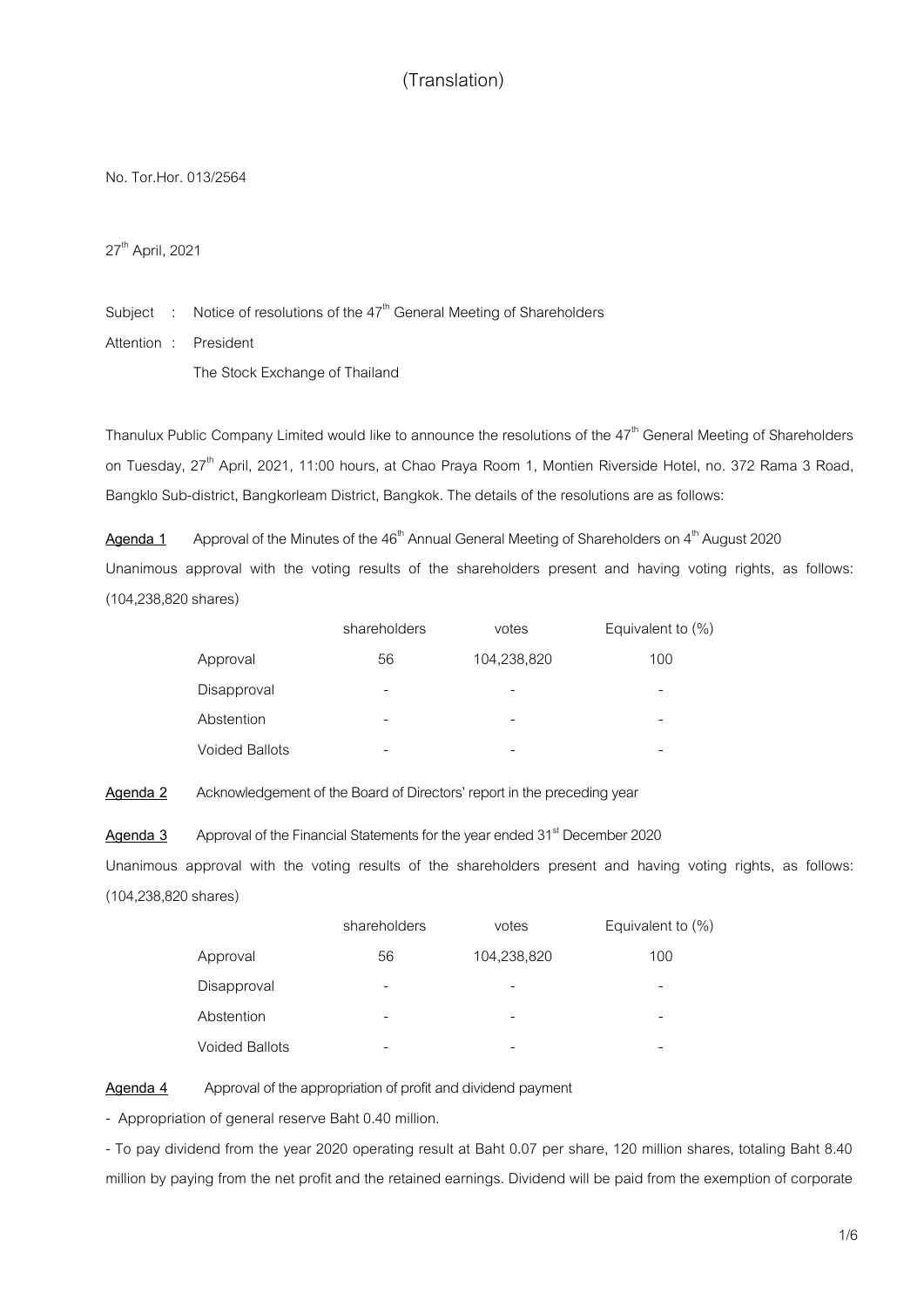income tax (BOI) which the shareholders who are natural persons shall not be entitled to a Dividend Tax credit in the computation of tax under Section 47 bis of the Revenue Code.

The dividend will be paid to eligible shareholders listed in the register on the record date for determination of shareholders eligible to dividend payments on 7<sup>th</sup> May 2021, and dividend payment will be due on 25<sup>th</sup> May 2021.

Unanimous approval with the voting results of the shareholders present and having voting rights, as follows: (104,238,820 shares)

|                       | shareholders | votes       | Equivalent to $(\%)$ |
|-----------------------|--------------|-------------|----------------------|
| Approval              | 56           | 104,238,820 | 100                  |
| Disapproval           |              |             |                      |
| Abstention            |              |             |                      |
| <b>Voided Ballots</b> |              |             |                      |

Agenda 5 Approval of the election of Directors to replace those who retire

### **(1) Mr. Manu Leelanuwatana**

Majority approval with the voting results of the shareholders present and having voting rights, as follows: (104,239,820 shares)

|                       | shareholders | votes       | Equivalent to (%) |
|-----------------------|--------------|-------------|-------------------|
| Approval              | 56           | 104,238,820 | 99.9990           |
| Disapproval           | 1            | 1,000       | 0.0010            |
| Abstention            |              |             | -                 |
| <b>Voided Ballots</b> |              | -           | -                 |

### **(2) Mr. Thamarat Chokwatana**

Majority approval with the voting results of the shareholders present and having voting rights, as follows: (104,239,820 shares)

|                       | shareholders | votes       | Equivalent to $(\%)$ |
|-----------------------|--------------|-------------|----------------------|
| Approval              | 56           | 104,238,820 | 99.9990              |
| Disapproval           |              | 1,000       | 0.0010               |
| Abstention            |              |             |                      |
| <b>Voided Ballots</b> |              |             |                      |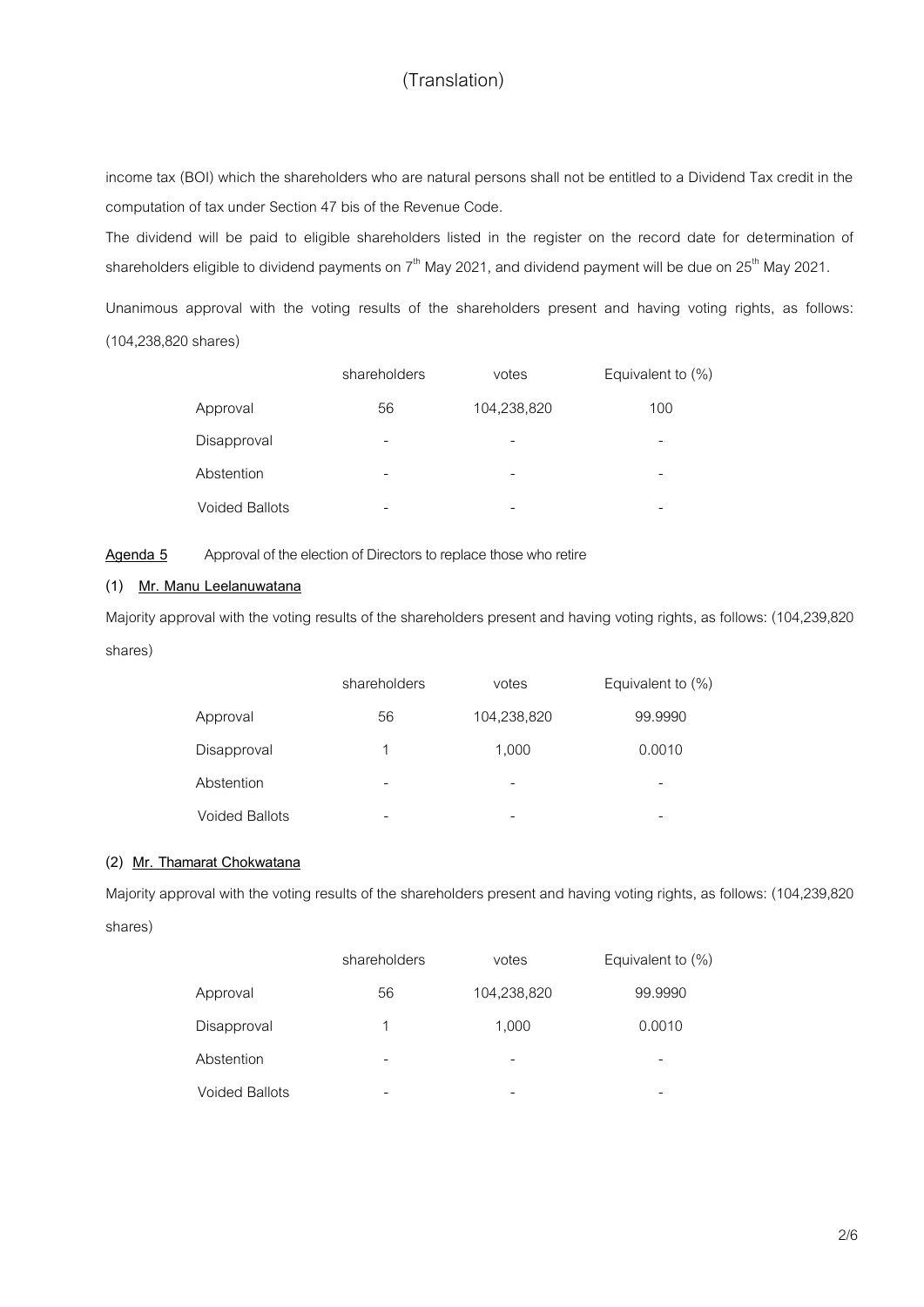Thus, the number of Board of Directors for 2021 shall be decreased from 10 to 9 as follows:

| 1) Mr. Manu              | Leelanuwatana   |                      |  |
|--------------------------|-----------------|----------------------|--|
| 2) Mr. Thamarat          | Chokwatana      |                      |  |
| 3) Ms. Dusadee           | Soontrontumrong |                      |  |
| 4) Ms. Marin             | Leelanuwatana   |                      |  |
| 5) Mr. Suchart           | Layluxsiri      |                      |  |
| 6) Ms. Yupaporn          | Jearrakul       |                      |  |
| 7) Mr. Padoong           | Techasarintr    | Independent Director |  |
| 8) Assoc.Prof. Dr. Nipon | Poapongsakorn   | Independent Director |  |
| 9) Mr. Maris             | Sangiampongsa   | Independent Director |  |

The number of the Audit Committee for 2021 as follows:

- 1) Mr. Padoong Techasarintr
- 2) Assoc.Prof. Dr. Nipon Poapongsakorn

**Agenda 6** Approval of Directors' remuneration of not exceeding Baht 10 million per year which excluding remuneration or welfare benefits received as an employee or hired worker of the company, as follows:

| Details                          |                 | 2021 (Baht/person/meeting) |
|----------------------------------|-----------------|----------------------------|
| <b>Board of Directors</b>        | Chairman        | 10,000                     |
|                                  | <b>Director</b> | 8,000                      |
|                                  | Annual Reward   | Pay to all Directors       |
| Audit Committee                  |                 |                            |
| Monthly                          | Chairman        | 10,000                     |
|                                  | Member          | 8,000                      |
| Quarterly                        | Chairman        | 60,000                     |
|                                  | Member          | 30,000                     |
| Nominating Committee             | Chairman        | 10,000                     |
|                                  | Member          | 8,000                      |
| Remuneration Committee           | Chairman        | 10,000                     |
|                                  | Member          | 8,000                      |
| <b>Risk Management Committee</b> | Chairman        | 10,000                     |
|                                  | Member          | 8,000                      |
| Corporate Governance Committee   | Chairman        | 10,000                     |
|                                  | Member          | 8,000                      |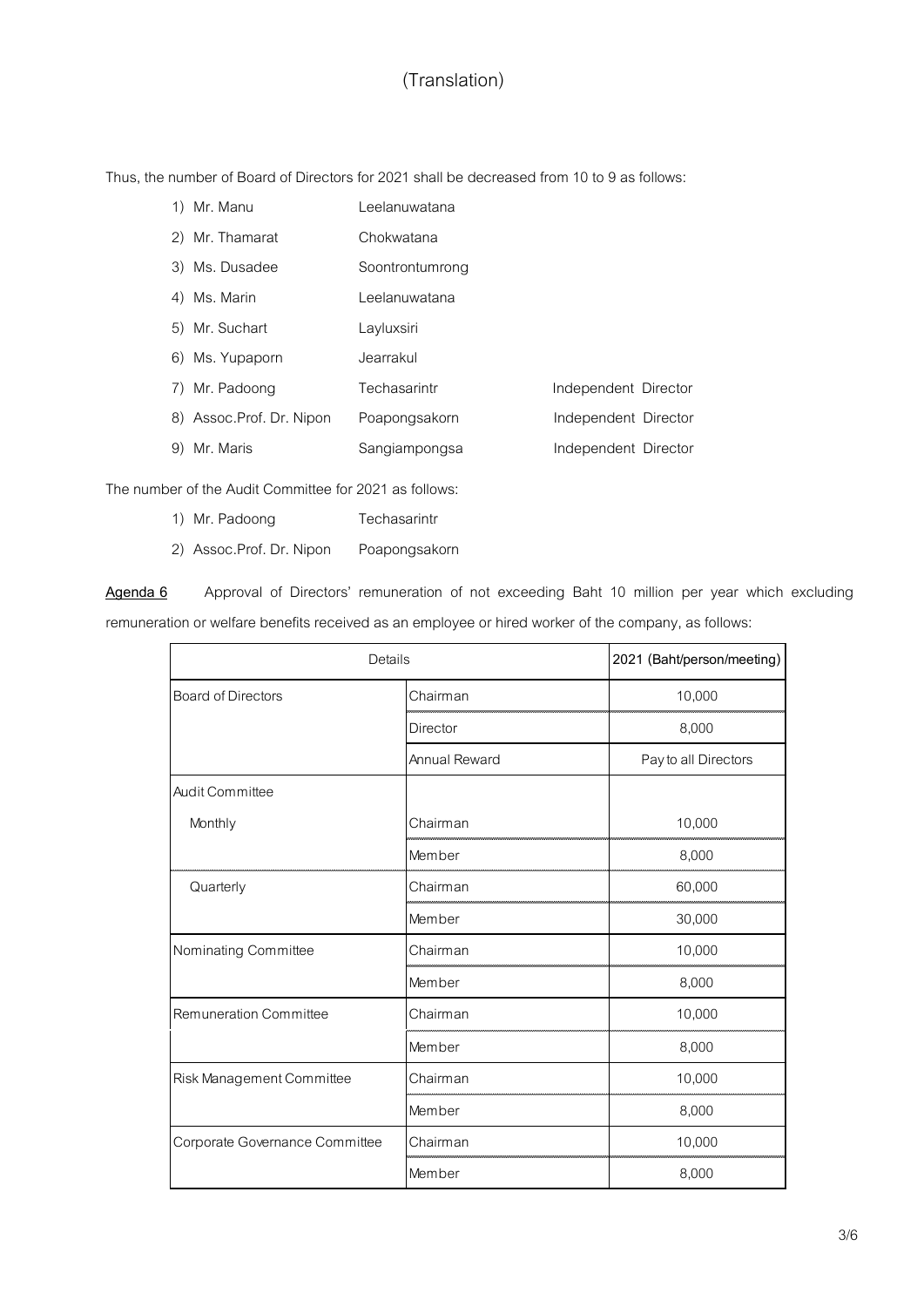The meeting allowances for Risk Management Committee was proposed to be increase. The chairman's meeting allowance is from Baht 6,000 to Baht 10,000 per time and the committee member's meeting allowance is from Baht of 5,000 to Baht 8,000 per time, which is likewise from the rate in other sub-committees.

Meeting allowances payable only to Directors present at the meeting.

No other benefits are provided apart from above meeting allowances and annual fees. Total Remuneration payment should not exceed the limit approved by the general meeting of shareholders.

Unanimous approval with the voting results of the shareholders present and having voting rights, as follows: (104,239,820 shares)

|                       | shareholders | votes       | Equivalent to $(\%)$ |
|-----------------------|--------------|-------------|----------------------|
| Approval              | 57           | 104,239,820 | 100                  |
| Disapproval           | -            |             |                      |
| Abstention            | -            |             |                      |
| <b>Voided Ballots</b> |              |             |                      |

**Agenda 7** Approval the appointment of Mr.Satis Kiatgungwalgri CPA Registration No.9760 and/or Mr. Anusorn Kiatgungwalgri, CPA Registration No.2109 and/or Mrs. Kwunjai Kiatgungwalgri CPA Registration No.5875 and/or Mr.Prasitporn Kesama CPA Registration No.9910 of ASV & Associates Limited to be the company's auditors for 2021 and determine of the audit fee for 2021 as follows:

| Details                                             | <b>Baht</b> |
|-----------------------------------------------------|-------------|
| 1. Review of financial statements in quarters 1,2,3 | 450,000     |
| 2. Audit fees for the period ending 31 December     | 650,000     |
| <b>Total Audit Fee</b>                              | 1,100,000   |

Unanimous approval with the voting results of the shareholders present and having voting rights, as follows: (104,239,820 shares)

|                       | shareholders | votes       | Equivalent to $(\%)$ |
|-----------------------|--------------|-------------|----------------------|
| Approval              | 57           | 104,239,820 | 100                  |
| Disapproval           | -            |             |                      |
| Abstention            | -            |             |                      |
| <b>Voided Ballots</b> |              |             |                      |

**Agenda 8** Approval of the amendment of Clause 3 of the Memorandum of Association of the Company Objective by the amendment of 5 objectives with the addition of 1 objective from 29 objectives to 30 objectives as follows: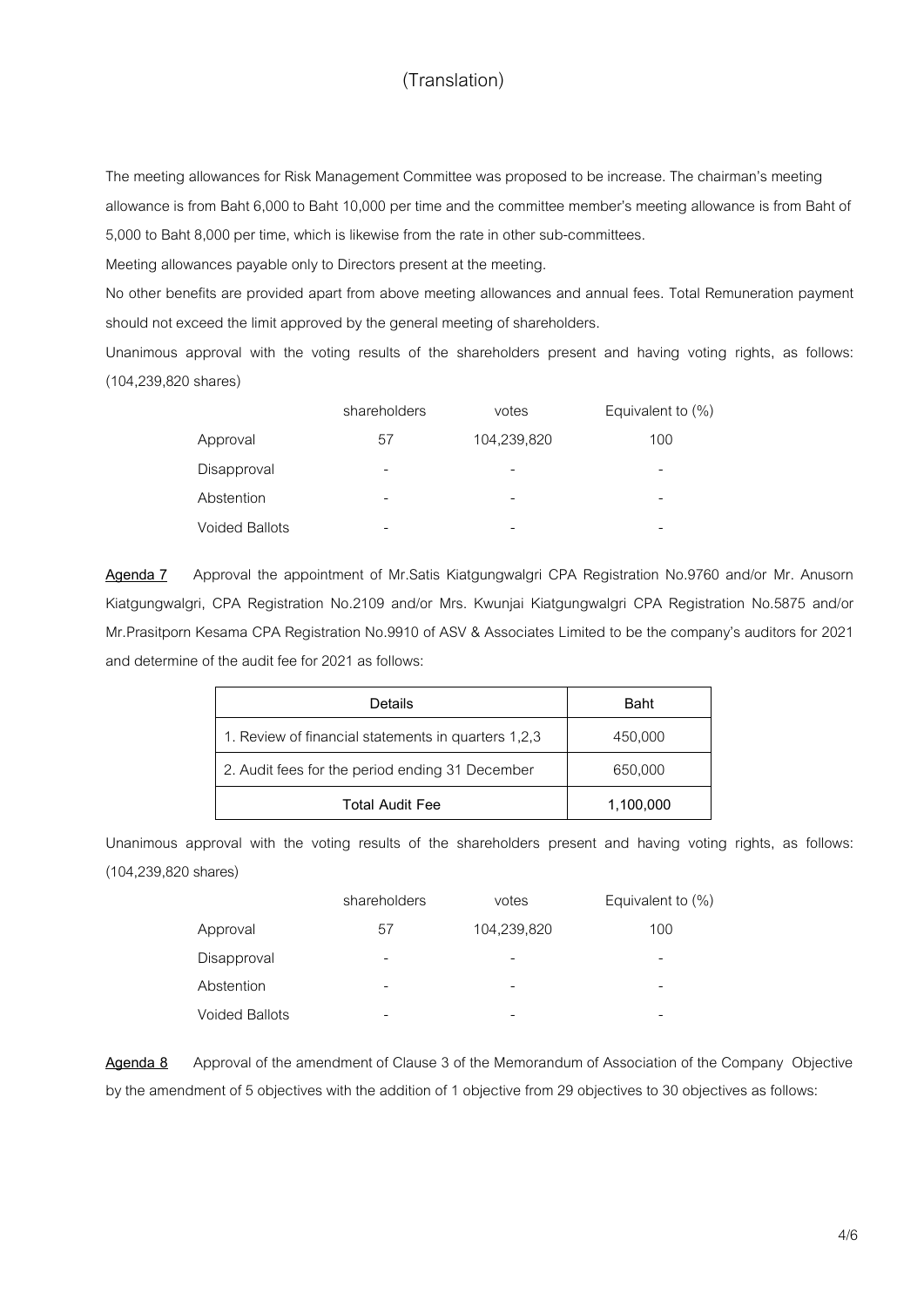#### The amendment of 5 objectives

Clause 2. To engage in trading, buying, selling either retail or whole sale products in the Kingdom or exportation for distribution in foreign countries or importation for distribution inside the country which the products is defined in objectives;

Clause 18. To engage in hotel business, dormitory, restaurant, eatery, beverage shop, movie house and other theaters, resort, stadium, swimming pool.

Clause 26. To import for selling and using of any stationary products, products which produced from paper, sponge, metal and woods, ceramic, tile, melamine, bottle, plastic, glass, equipment and toys for kids, baby bottle, nipple, ready diapers, diaper lining, equipment for fabric and leather sewing, equipment for security purpose, machine, engine, communication and electronic equipment.

Clause 27. B. Washing product, cleanser product and care products for clothes, costume, houseware, sanitary ware and necessary usage in daily;

 C. Sanitary products for human bodies, household, industries such as toilet paper, facial paper, cleansing sheet, sanitary napkin, cotton, diapers, disinfectant and all kind of cleansing equipment;

D. Musical instrument, sports equipment and exercise equipment;

 E. Beverages, water, mineral water, fruit juice, fresh foods, dry foods, instant food products, semi-finished food products, bottled food products, canned food products and other foodstuffs;

 F. Electrical appliances, photographic equipment including any other equipment or spare parts of its products.

G. Office equipment, kitchen appliances, home appliances, home decoration accessories;

Clause 28. To operate business to import, export, produce, purchase, sell and distribute the products of medicines, drug for external use, supplement products, vitamins, pharmaceutical, chemical, medical equipment, medical appliance, equipment or appliance for supporting the patient, the elderly, children, scientific equipment, fertilizer, insecticides, plant and animal nutrients, equipment for medical treatment and any cleansing equipment.

#### The addition of 1 objective

Clause 30. To engage in a factory for assemble parts and production of electronic equipment, controlling switch equipment, electronic parts, hardware accessories, power transformer, convert power, rectifier circuit and inductor, doorbell, electric doorbell, buzzer, electric buzzer, lamp, other mechanical device and equipment for the light and other electronic equipment.

Unanimous approval with the voting results of the shareholders present and having voting rights, as follows: (104,239,820 shares)

|                | shareholders | votes       | Equivalent to $(\%)$ |
|----------------|--------------|-------------|----------------------|
| Approval       | 57           | 104,239,820 | 100                  |
| Disapproval    | -            |             |                      |
| Abstention     |              |             |                      |
| Voided Ballots |              |             |                      |